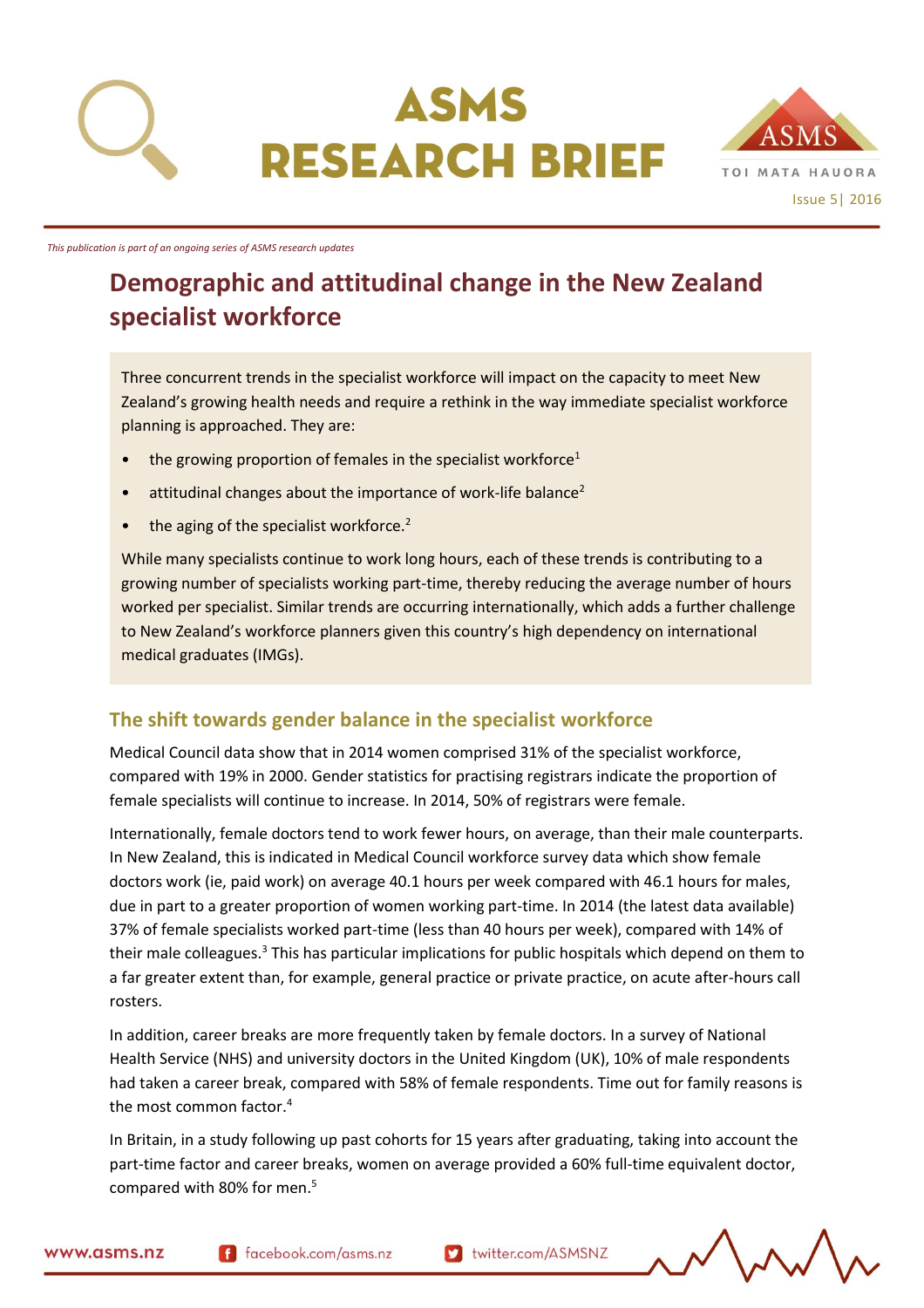There is also evidence that female doctors tend to have lower activity rates, as measured by the number of patients seen, than their male counterparts. Much of it comes from North America, where doctors are paid primarily by fee-for-service so reported lower activity rates suggest an element of individual choice. However, a study of salaried NHS hospital consultants' activity rates has also found women, on average, have lower rates than men, after accounting for age, specialty and hospital trust. The reasons for this were unclear, though the researchers suggested: "The result could reflect women taking more time with each patient, having different communication styles and perhaps being more meticulous, comprehensive and holistic in their care. "<sup>67</sup>

This was supported in analysis of 26 studies of the gender effects of medical communication, which found: "Female physicians engage in communication that more broadly relates to the larger life context of patients' conditions by addressing psychosocial issues through related questioning and counselling, greater use of emotional talk, more positive talk, and more active enlistment of patient input."<sup>7</sup>

These elements, taken together, are considered central to patient centred care approaches, which have been shown to result in improved patient outcomes, improved safety, quality and cost effectiveness, as well as levels of patient and staff satisfaction. The difficulty for doctors to find time for genuine patient centred care, due to workload pressures, is commonly cited in the literature as a major barrier to its delivery. 89

The growth in the number of women in medicine, coinciding with increasing health needs and increasing funding pressures, has sparked much debate overseas about the effects on health service 'productivity', generally measured by patient volumes. However, the importance of ensuring quality time for communicating with patients raises the question as to the relevance of crude productivity measurements, such as patient volumes, as opposed to considering quality of care and patient outcomes.<sup>10</sup>

The rate of 'feminisation' of the medical workforce internationally has so far occurred more in specialties where the clinical workload is relatively more 'plannable', such as general practice, public health, paediatrics and psychiatry, or in specialties with relatively greater orientation towards interaction with people, such as obstetrics and gynaecology.<sup>5 11 12 13</sup>

In New Zealand, female specialists outnumber males in public health medicine and the smaller specialties of family planning, and sexual health medicine. Female specialists make up close to half of the workforce in paediatrics, rural hospital medicine and palliative medicine. On the other hand, they comprise a relatively small proportion of the surgical specialties (Figure 1).

The picture will change, however, as more women enter the specialist workforce from the current vocational training programmes. In 2014 females made up close to half of registrars in emergency medicine, anaesthesia, internal medicine and diagnostic radiology; and they outnumbered males in:

- psychiatry (52 percent)
- general practice (60 percent)
- pathology (61 percent)
- paediatrics (73 percent)
- obstetrics and gynaecology (84 percent).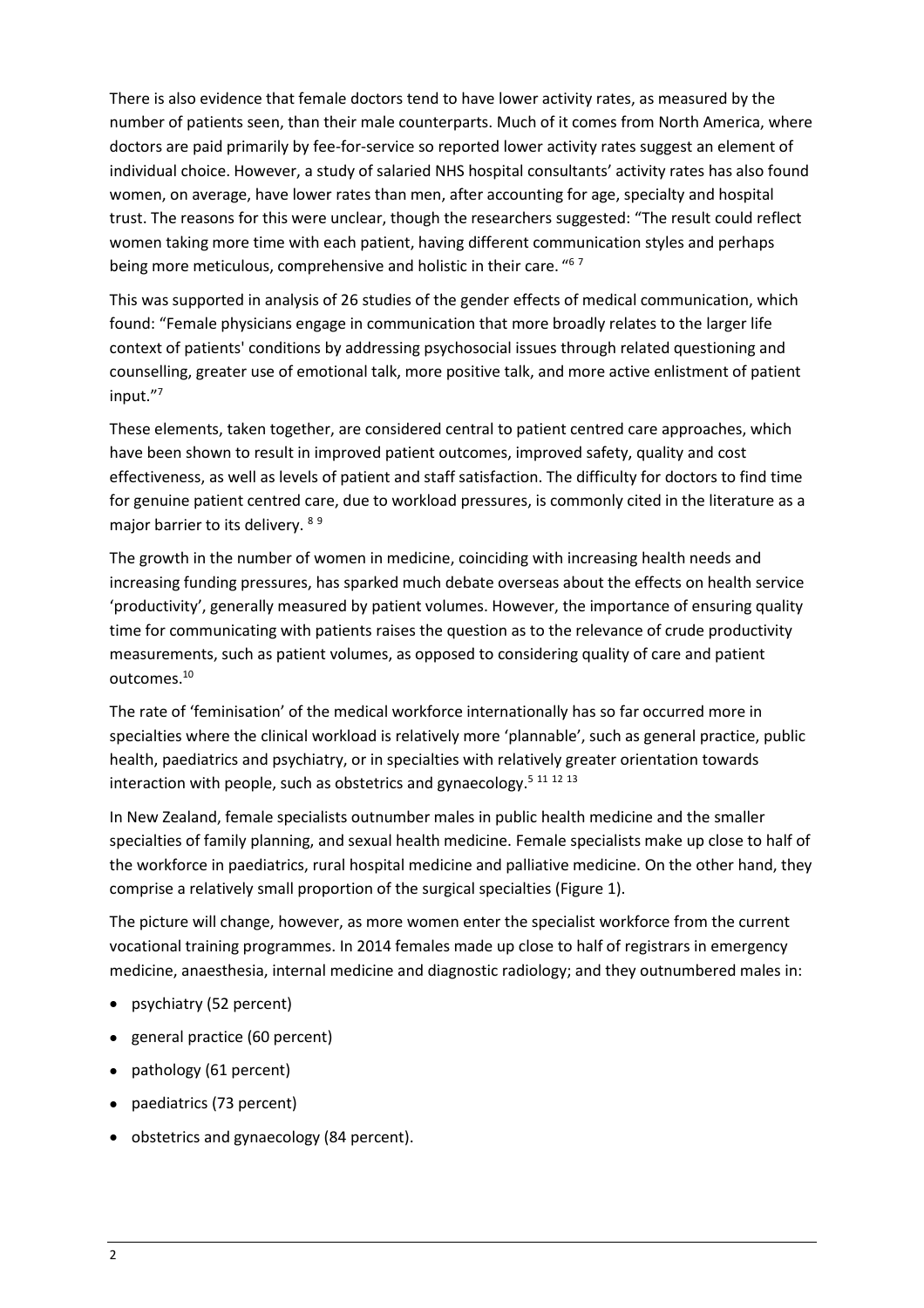

Source: MCNZ Medical Workforce Survey 2014, MCNZ 2016.

**Figure 1: Proportion of female specialists by specialty, 2014**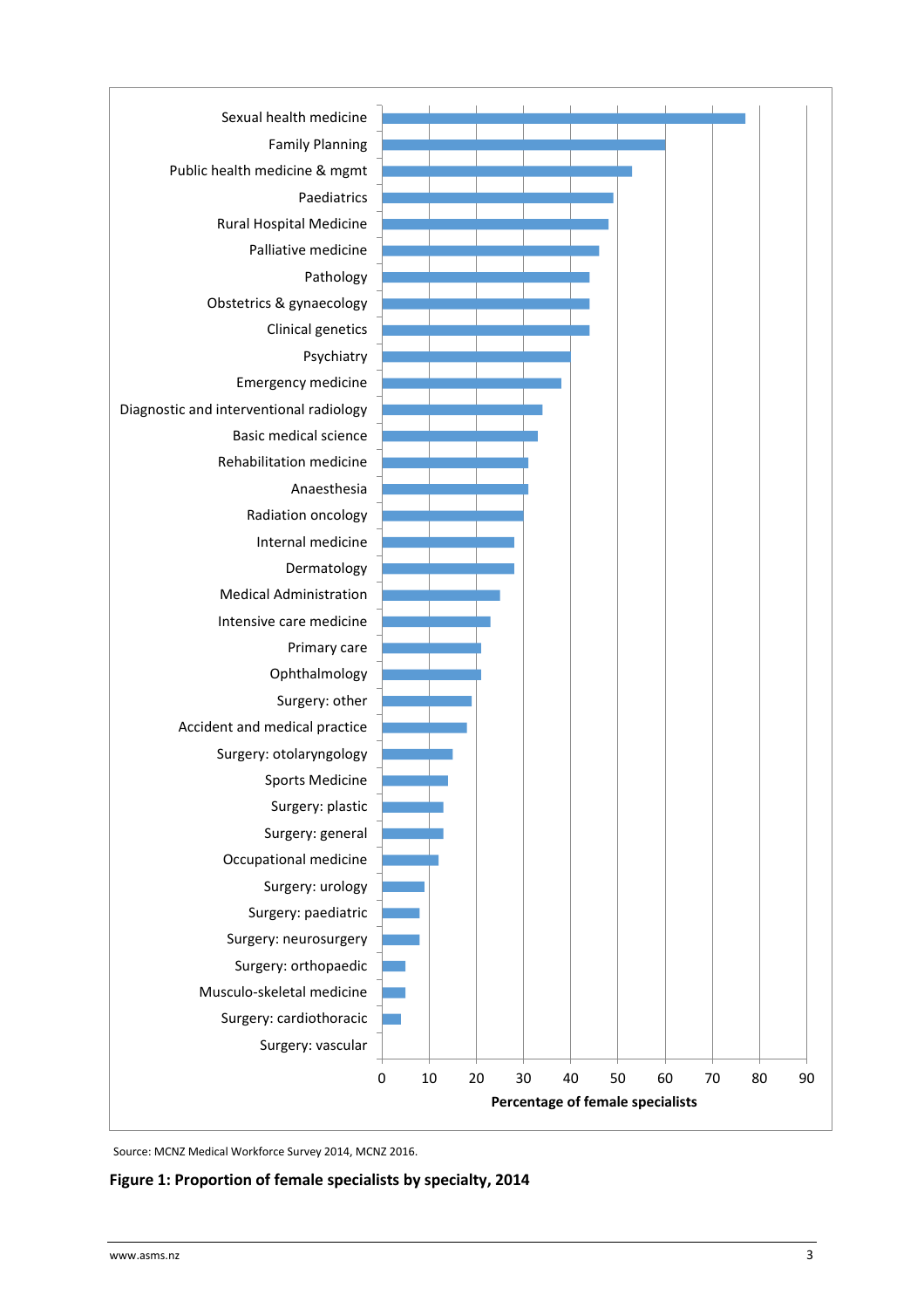The gender shift is already evident in the younger age groups of the specialist workforce. Of those aged under 40, 47% are female.

The continuing inflow of IMGs may also add to the increasing 'feminisation' of the specialist workforce, given 43% of the current IMG specialist workforce are women. The increasing numbers of women entering the medical workforce internationally may well see this figure rise over time.

These trends mean the projected specialist headcount required to ensure a viable and secure workforce will need to be adjusted upwards to achieve the same number of full-time equivalents.

As the Royal College of Physicians (RCP) in England states: "The research reveals that although the proportion of women will increase substantially across all the specialties over the next 10 years, the full implications … have not been adequately recognised or acknowledged." The RCP has called for more analysis of the trends to enable more sophisticated workforce planning.<sup>5</sup>

There is mounting evidence, in fact, that while women have tended to opt for more flexibility in the hours they work – whether by choice or necessity – the desire for greater work-life balance is growing more generally. <sup>14</sup> <sup>15</sup>

## **Work-life balance**

There is much discussion in the literature about the growing importance of balance between work and the rest of life among the 'millennials' but there is growing evidence that work-life balance is equally important across the generations, if for different reasons.

A review of international research on work-life interaction among the general workforce summarised that in the early stages of family formation, and for workers with school aged children, work and family demands tend to be at their peak. For mid-career and older workers, work-life pressures may not decrease but rather change focus, with many combining parenting of teenage children with elder care (the 'sandwich generation'), especially women. Many workers from the 'baby boomer' and older generations prefer to enter into retirement via part-time work and 'downshifting' into lower pressure, more flexible jobs. A failure to address the work-life needs and preferences of older workers is likely to speed up their transition to retirement. "In reality, there are likely to be similarities and differences in work-life needs across the life course."14 16

The importance of work-life balance across all age groups in the medical workforce is illustrated in a survey of Australian and New Zealand hospital doctors which found 81% of respondents want a better work-life balance by having more flexible working arrangements.<sup>15</sup>

Flexible work is considered to be more than access to leave and flexible working hours. Workplace flexibility includes flexible:

- working hours (reduced hours, compressed working weeks, split shifts, autonomy in start and finish times)
- working places (working from home, working from another location, use of technology to work on the move)
- working practices (purchased leave, phased retirement, job-sharing, annualised hours).<sup>17</sup>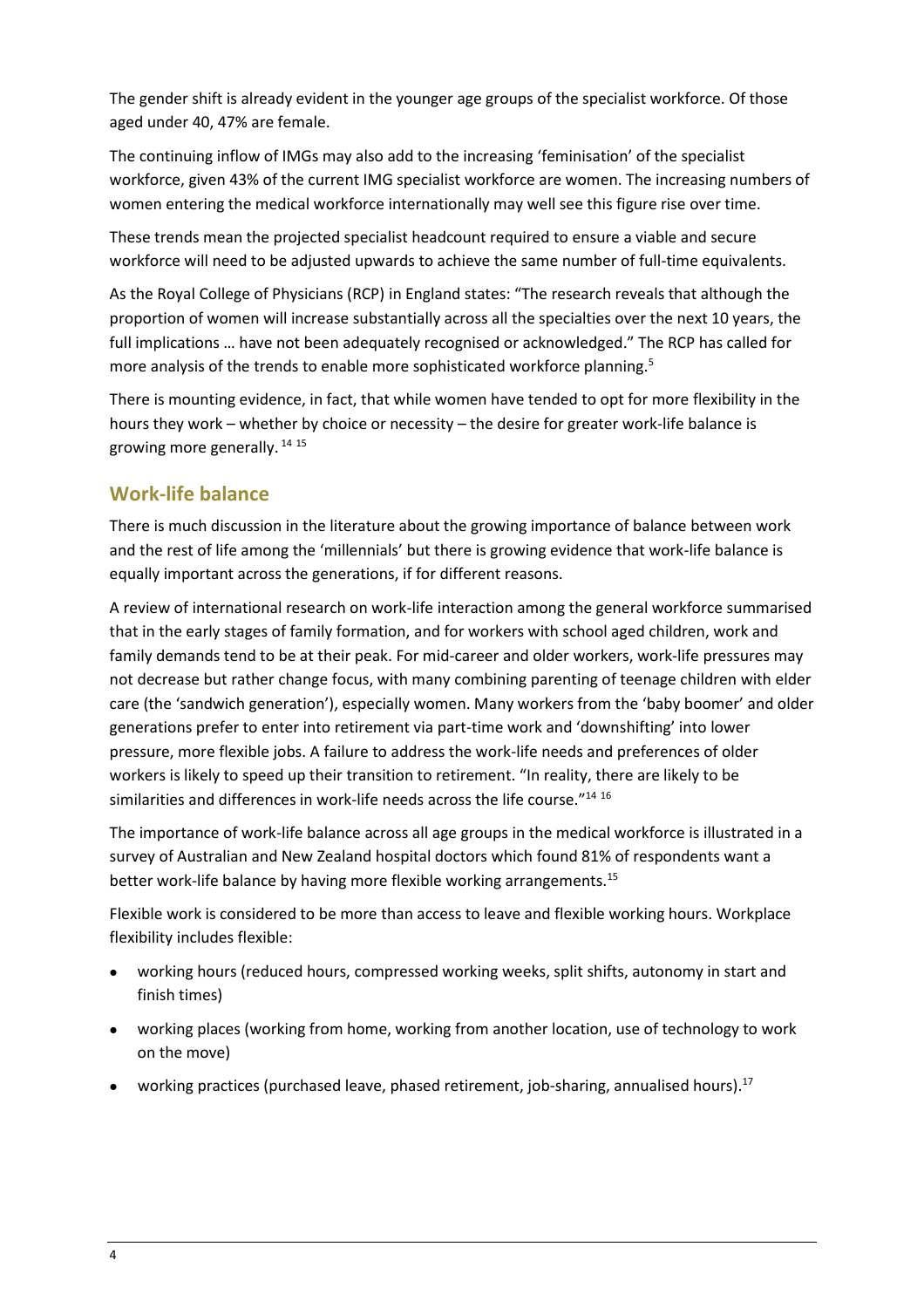While flexible working arrangements are more common for females than males, the survey found the desire for work-life flexibility is similar for both. Further, the survey found the desire for flexible arrangements is not only strong among the new generation of doctors but also among their senior colleagues, with 69% of resident medical officers wanting more work-life flexibility, against 73% of senior salaried doctors.

The survey found that the most common reasons why doctors want flexible arrangements include time with families and friends, caring for children, and reducing work-related stress. Survey respondents also cited cultural and institutional factors, staff shortages and rigid rostering as some of the major barriers to flexible working arrangements.

Despite the barriers, MCNZ medical workforce survey data reflect a shift towards more work-life balance in the New Zealand specialist workforce through the growth in part-time work (for both women and men), though the growth has slowed in recent years, with 15.6% of specialists working under 40 hours per week in 2001, rising to 19.8% in 2007 and to 21.0% in 2014.

The trends vary when broken down by broad age groups, however. While specialists aged 60 and over had the largest proportion of the workforce working less than 40 hours per week in 2014 (32%), this had reduced since 2001 (44.6%). At the same time, the proportion of mid-to-late-career specialists (aged 40-59) working part-time in 2014 has overtaken the proportion of 'new generation' part-timers in the under-40 age group.

More analysis is needed to understand the reasons for these variations, particularly the recorded decrease in the proportion of specialists working part-time in the older age group. A key question is whether more older specialists are continuing to work full-time by choice – which runs counter to surveys indicating doctors prefer to reduce their work hours as they approach retirement<sup>18 19</sup> – or whether they are encountering barriers to part-time work such as those indicated above.

A 2009 study examining the levels and sources of satisfaction and dissatisfaction among New Zealand specialists found high levels of both satisfaction and dissatisfaction in the public sector. Key sources of satisfaction were opportunities for further education, 'interesting work' and professional development, and income security. On the other hand, key sources of dissatisfaction were generally stress-related: workload pressures, 'mentally demanding work', managerial interference and inflexible work schedules.<sup>20</sup> More recent studies on 'presenteeism' and fatigue in the specialist workforce, and the implementation of clinical leadership, indicate these sources of dissatisfaction – which correspond to the identified barriers to flexible work arrangements – have not been addressed.<sup>21</sup>2223

## **The aging specialist workforce**

In 2001 14% of the total (public and private) specialist workforce was aged 60 or over; by 2016 this had grown to more than 22% (Figure 2) and according to Ministry of Health workforce modelling is projected to be more than a quarter of the workforce by  $2021$ .<sup>124</sup>

Health Workforce New Zealand (HWNZ) acknowledges medical workforce aging trends in its report *Health of the Health Workforce 2015*, but notes that medical workforce aging is an international trend and New Zealand's is relatively younger than many other OECD countries. However, New Zealand's aging medical workforce will have an impact on future specialist requirements in several ways.<sup>25</sup>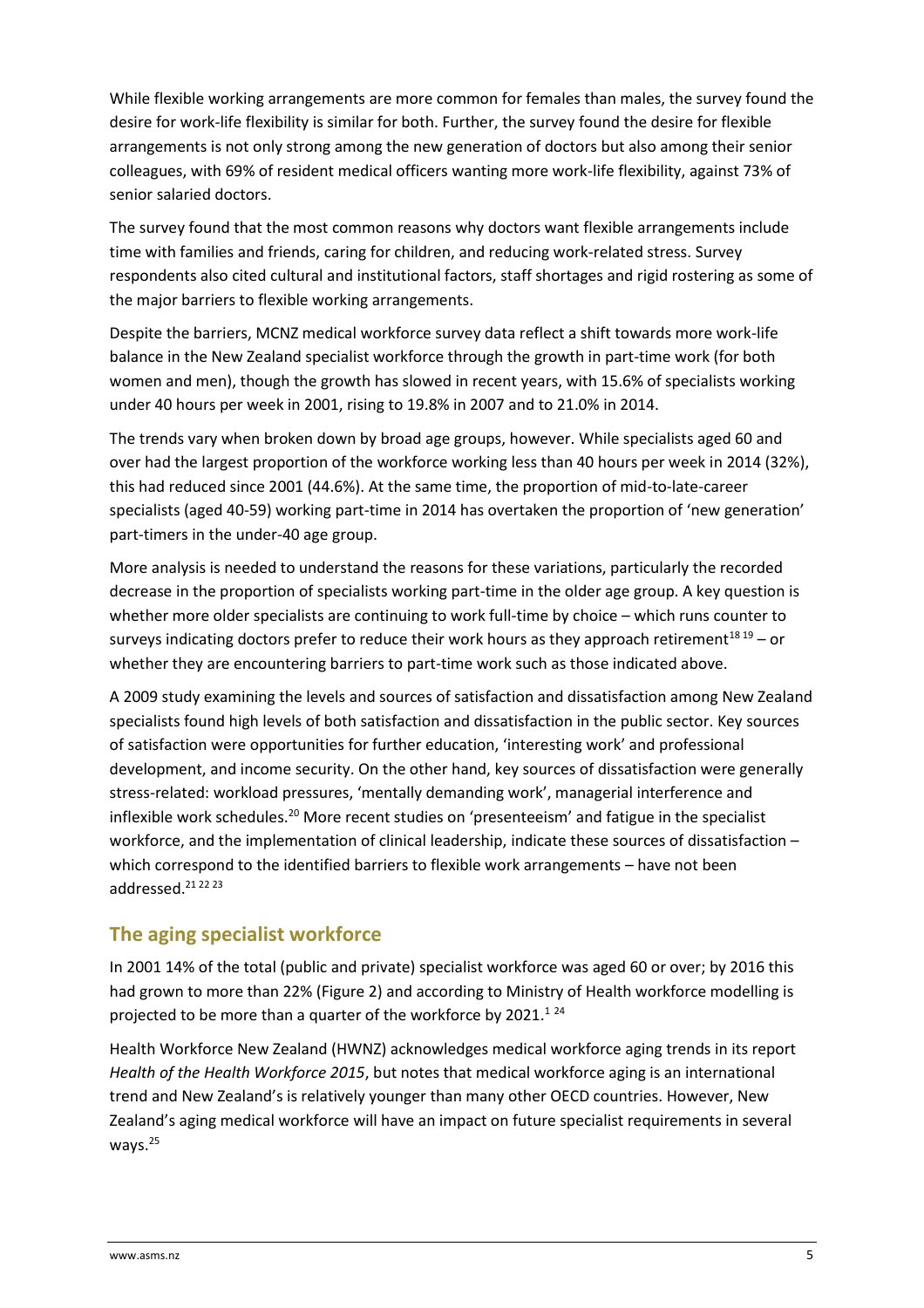

Source: MCNZ Medical Workforce Survey Data 2001, and Ministry of Health data (from the Medical Register) 2016.

#### **Figure 2: Percentage of total (public & private) New Zealand specialist workforce by age groups, 2001 & 2016**

While many OECD countries have a higher proportion of older specialists than New Zealand, most OECD countries also have a higher number of specialists per head of population to cushion the effects of an aging workforce. New Zealand's relatively low numbers of specialists internationally reflects prolonged specialist workforce shortages, as recognised by HWNZ.<sup>25</sup>

While the workforce is growing, the growth rate has been insufficient to catch up with New Zealand's increasing needs owing to the growing and aging population. (The population of those aged 65+ has increased by an estimated 24% since 2009/10.<sup>26</sup>) Workforce growth rates will come under further pressure over the coming years as the number of specialists retiring from the workforce will increase, requiring a corresponding increase in the number entering the workforce. However, specialist workforce modelling by the Ministry of Health, projecting workforce numbers based on recent trends, suggests the net growth rate of the specialist workforce will decline so that by 2021 the total workforce (private and public) will be less than 1.4 specialists per 1000 population, which will keep New Zealand well below the OECD average and is likely to exacerbate current workforce shortages.

Furthermore, specialists, on average, reduce their hours of work as they grow older. Medical Council workforce survey data show 15.6% of specialists aged 55-59 worked part-time (less than 40 hours per week). This doubled to 32.4% for those aged 65-69, and doubled again, to 64.4%, for those aged 70+ (Figure 3).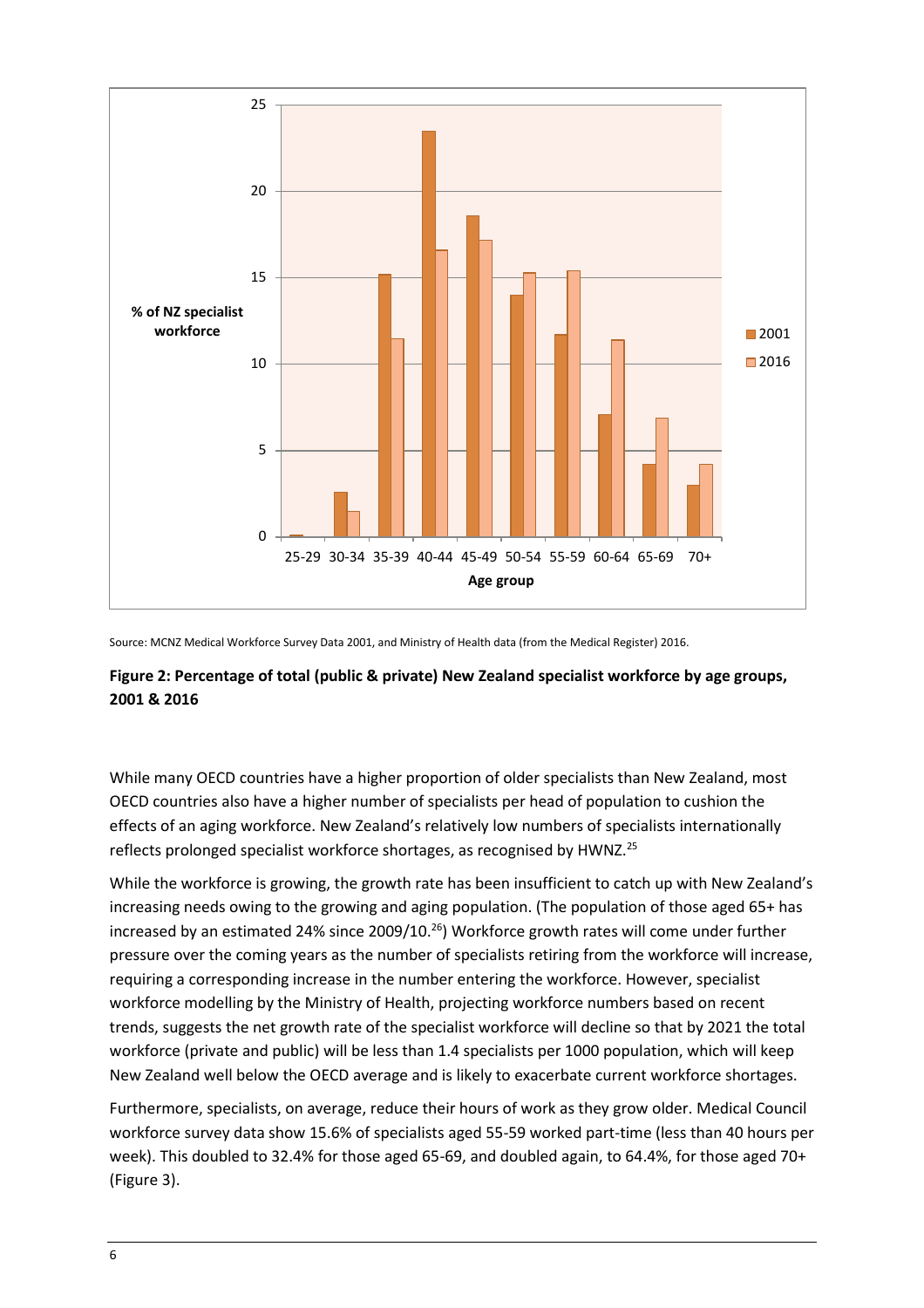

Source: MCNZ Medical Workforce Survey Data, 2014, MCNZ 2016.

#### **Figure 3: Proportion of specialists working part-time (less than 40hrs/week) by age group, 2014**

Third, the aging specialist workforce in many countries is leading to increasing use of IMGs to fill the gaps opened up by retirements, and is therefore creating an increasingly competitive market for doctors. Over recent years most OECD countries have increased their numbers of IMGs, including Australia, Canada, the United Kingdom and the United States. The latter alone saw an increase of 14.5% in the four years 2010-2014. New Zealand's heavy reliance on IMGs (among OECD countries only Israel is more dependent) makes it especially vulnerable in this respect.

A recent European report notes: the aging health workforce is leading to an 'upcoming massive replacement need, even with gradually growing workforce sizes'. <sup>27</sup>

A survey of the future career plans of a cohort of NHS senior doctors (who had gained their initial qualification 27 years earlier) found 75% of respondents hoped for a change in their current employment arrangements, with the most commonly desired change being a reduction in work hours. Half of the respondents intended definitely (17%) or probably (33%) to work in the NHS to their normal retirement age. Of the other half, the main factors given for considering early retirement were family reasons and wanting more time for leisure, a desire to maintain good health, excessive pressure of work, and disillusionment with management and NHS changes. Reduced workload or shorter hours were the top potential inducement to stay until normal retirement age, with fewer changes to the NHS and less bureaucracy ranking second.<sup>18</sup>

Recent research by the ASMS into retirement intentions of district health board-employed senior doctors – shortly to be published – aims to explore whether similar 'push' and 'pull' factors apply in the New Zealand context.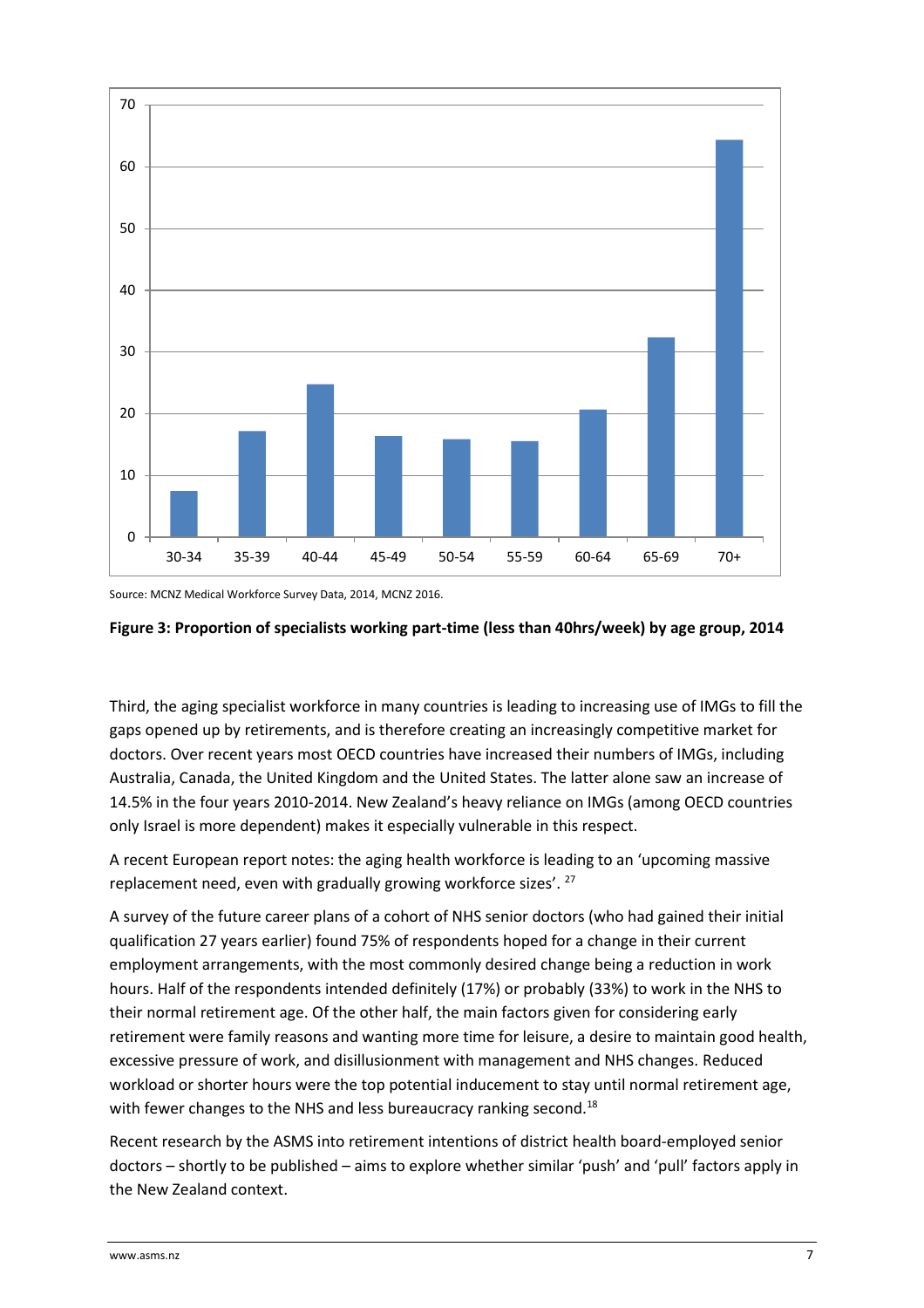There is broad agreement in the literature that policy responses are needed to encourage retention as senior doctors grow older. Suggested strategies, some of which are already in place in some countries, include various aspects of work flexibility, such as more flexible scheduling of shifts, limiting on call, interventions to reduce stress, integrating more permanent-to-temporary employment opportunities where workers can work on an 'as needed' basis, expanding options for phased retirement, and increasing the opportunities for part-time or job-sharing placements.<sup>28</sup> 29 18 30

Medical colleges are among those who have raised concerns about looming retirements and how they could exacerbate current workforce shortages.

A report prepared for Health Workforce New Zealand (HWNZ) in 2011 notes there is limited discussion in New Zealand on how to influence and if possible delay the retirement age of doctors and urges that: "Increasing focus on strategies to retain doctors in medicine is needed now." 30

## **Conclusion**

Pressures on recruitment and retention of specialists in New Zealand and internationally are increasing due to demographic and attitudinal changes in the specialist workforce, in addition to increasing workloads from growing and aging populations.

Three key areas of change – the increasing proportion of women in the specialist workforce, increasing desire for more work-life balance in both genders, and the aging of the workforce – all signal a growing need for more flexible work arrangements, particularly more part-time work opportunities. This in turn requires higher headcounts of specialists. Because these changes are happening internationally, competition for specialists will increase.

Strategies are urgently needed to attract and retain specialists by creating working conditions that establish DHBs as employers of choice, and established New Zealand as a country of choice.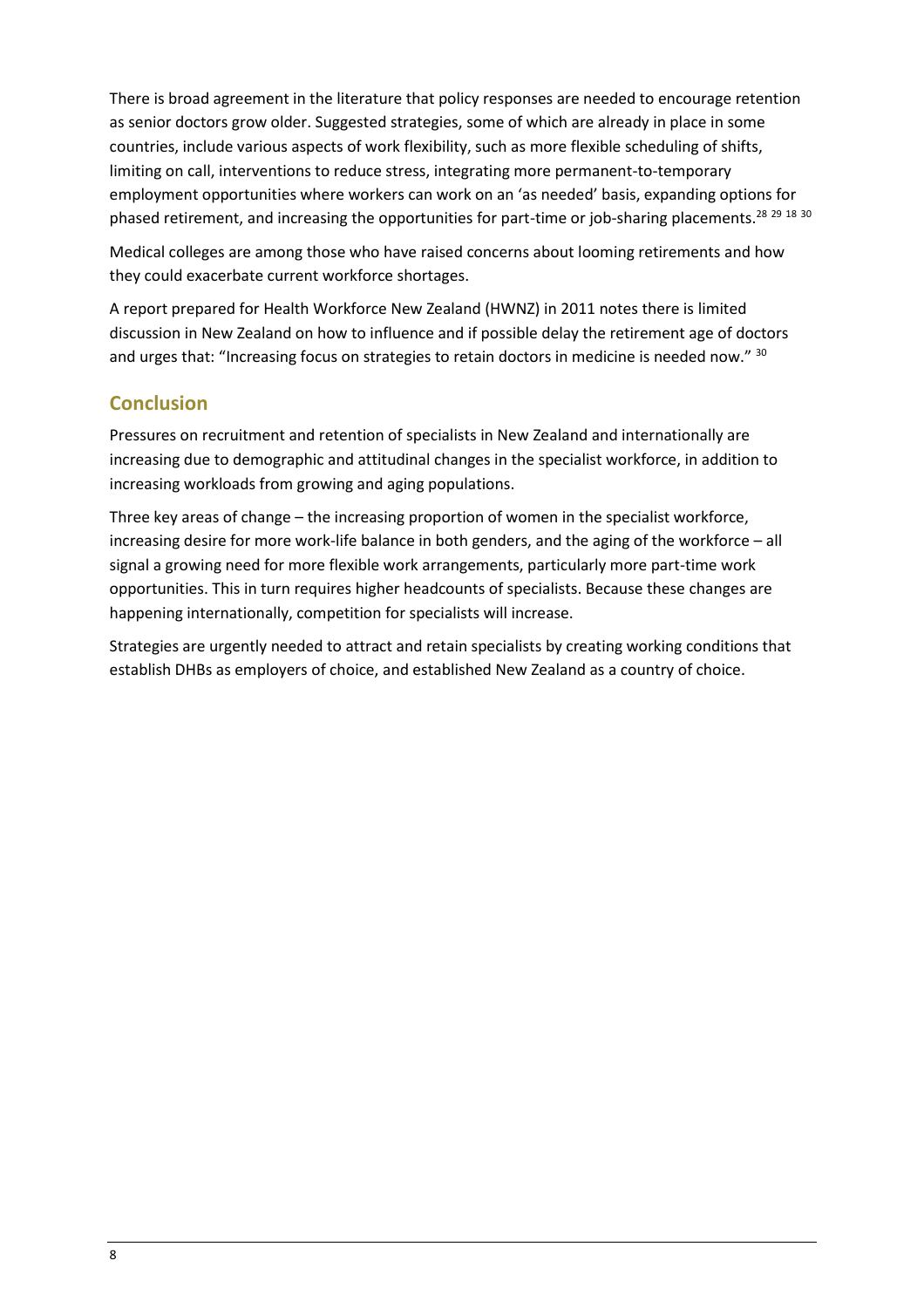### **References**

1. Medical Council of New Zealand. Medical Workforce Surveys.

2. State Services Commission. Work-Life Balance: A Resource for the State Services. Wellington: SSC, 2005.

3. Medical Council of New Zealand. Medical Workforce Survey 2014. Wellington: MCNZ, 2016.

4. Holdcroft A, Goodyear H, Fabre C, et al. Career Breaks for NHS And University Doctors: An Analysis of the WAM Database: Medical Women's Federation, 2013.

5. Royal College of Physicians (RCP). Women and Medicine: The Future. Summary of Findings from RCP Research, 2009.

6. Bloor K, Freemantle N, Maynard A. Gender and Variation in Activity Rates of Hospital Consultants. *JR Soc Med* 2008;101:27-33.

7. Debra L, Roter PH, et al. Physician Gender Effects in Medical Communication: A Meta-Analytic Review. *AMA* 2002;288(6):756-64.

8. Keene L. Why is Patient Centred Care so Important? . Path to Patient Centred Care. Wellington: ASMS, 2016. [http://www.asms.org.nz/wp-content/uploads/2016/07/Why-is-patient-centred-care-so-important-issue-](http://www.asms.org.nz/wp-content/uploads/2016/07/Why-is-patient-centred-care-so-important-issue-2_165838.4.pdf)[2\\_165838.4.pdf](http://www.asms.org.nz/wp-content/uploads/2016/07/Why-is-patient-centred-care-so-important-issue-2_165838.4.pdf)

9. Keene L. The Time Barrier. Path to Patient Centred Care. Wellington: ASMS, 2016. [http://www.asms.org.nz/wp-content/uploads/2016/09/The-time-barrier-issue-3\\_166514.1.pdf](http://www.asms.org.nz/wp-content/uploads/2016/09/The-time-barrier-issue-3_166514.1.pdf)

10. Fleming N. Women Doctors 'less productive than males'. *The Telegraph* 25 January 2008.

11. Harris MG, Gavel PH, Young JR. Factors Influencing the Choice of Specialty of Australian Medical Graduates. *MJA* 2005;183(6)

12. Peckham C. Medscape Physician Compensation Report, 2016.

13. Weizblit N, Noble J, Baerlocher M. The Feminisation of Canadian Medicine and its Impact Upon Doctor Productivity. *Medical Education* 2009;43:442–48.

14. N Skinner JC. Work-Life Balance and Family Friendly Policies. *Australia and New Zealand School Of Government* 2013(4)

15. Australian Medical Association (AMA). AMA Flexibility Survey, 19 June - 30 July 2007, 2005.

16. Nicholson PJ, Mayho G, et al. Ageing and the Workplace: A Report from the BMA Occupational Medicine Committee: British Medical Association (BMA), 2016.

17. Australian Medical Association (AMA). Flexibility in Medical Work and Training Practices 2005. Revised 2015. AMA Position Statement. 2015

18. Taylor K, Lambert T, Goldacre M. Future Career Plans of a Cohort of Senior Doctors Working in the National Health Service. *JR Soc Med* 2008;101:182–90.

19. RNZCGP. RNZCGP Membership Surveys, 2014, 2015.

20. Ashton T, Brown PM, et al. Sources of Satisfaction and Dissatisfaction Among Specialists Within the Public and Private Health Sectors. *NZMJ* 2013;126(1383)

21. Chambers C. Superheroes don't take sick leave. Health Dialogue: Association of Salaried Medical Specialists (ASMS), 2015. [http://www.asms.org.nz/wp-content/uploads/2015/11/Presenteeism\\_A5-Final-for-](http://www.asms.org.nz/wp-content/uploads/2015/11/Presenteeism_A5-Final-for-Print_164753.pdf)[Print\\_164753.pdf](http://www.asms.org.nz/wp-content/uploads/2015/11/Presenteeism_A5-Final-for-Print_164753.pdf)